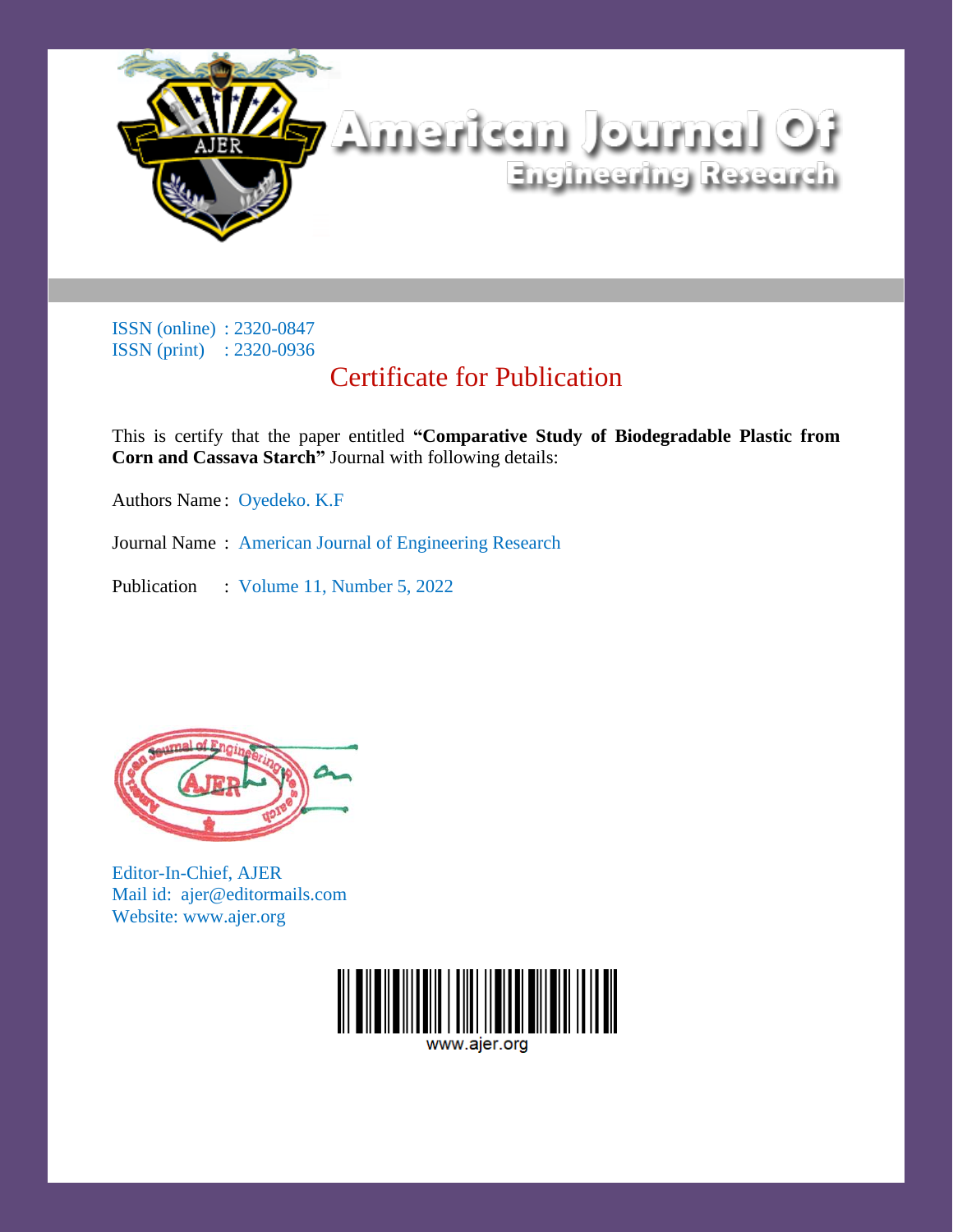

## Certificate for Publication

This is certify that the paper entitled **"Comparative Study of Biodegradable Plastic from Corn and Cassava Starch"** Journal with following details:

Authors Name : Afamefune . E. I

Journal Name : American Journal of Engineering Research

Publication : Volume 11, Number 5, 2022



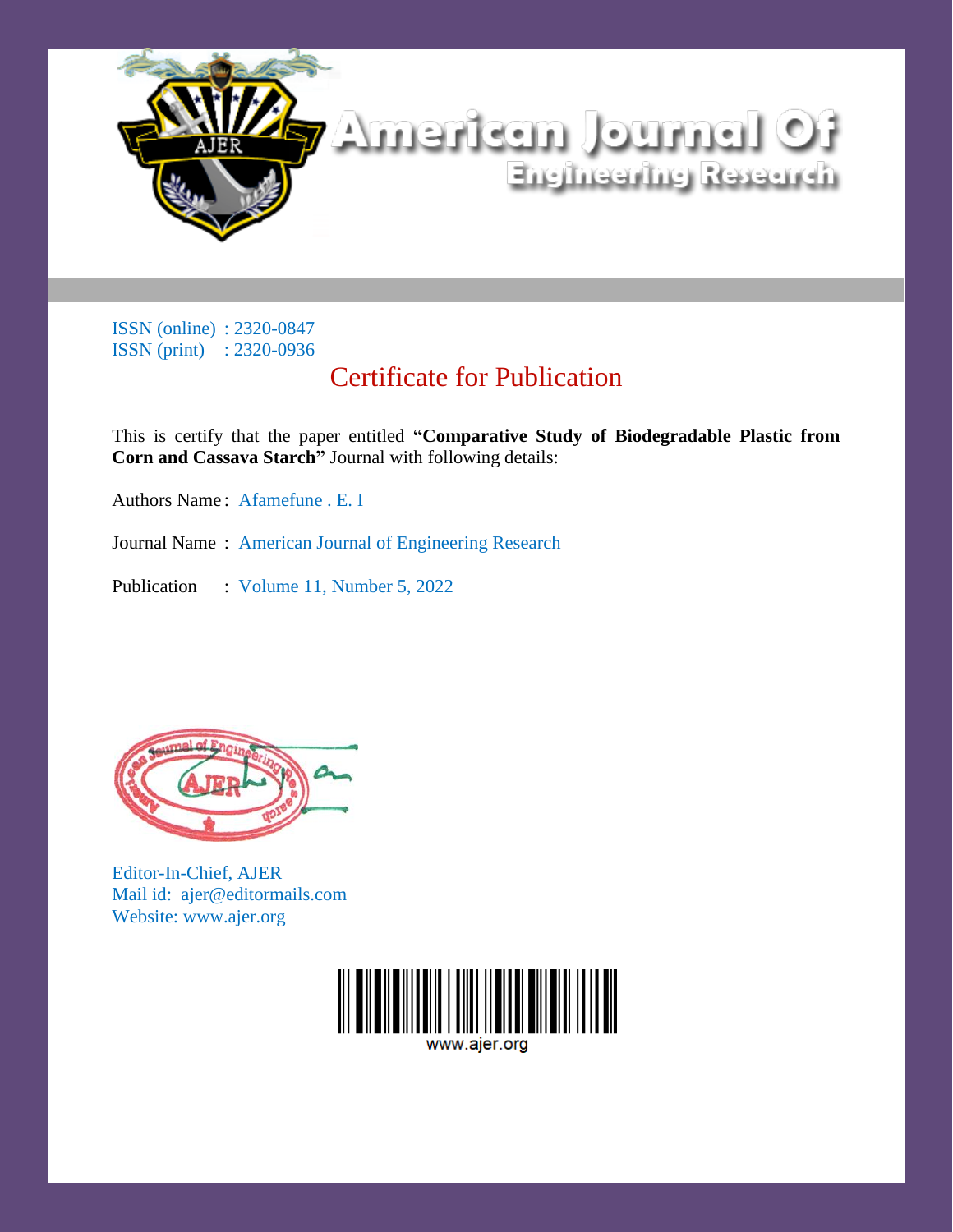

## Certificate for Publication

This is certify that the paper entitled **"Comparative Study of Biodegradable Plastic from Corn and Cassava Starch"** Journal with following details:

Authors Name : Oshinuga. O. T

Journal Name : American Journal of Engineering Research

Publication : Volume 11, Number 5, 2022